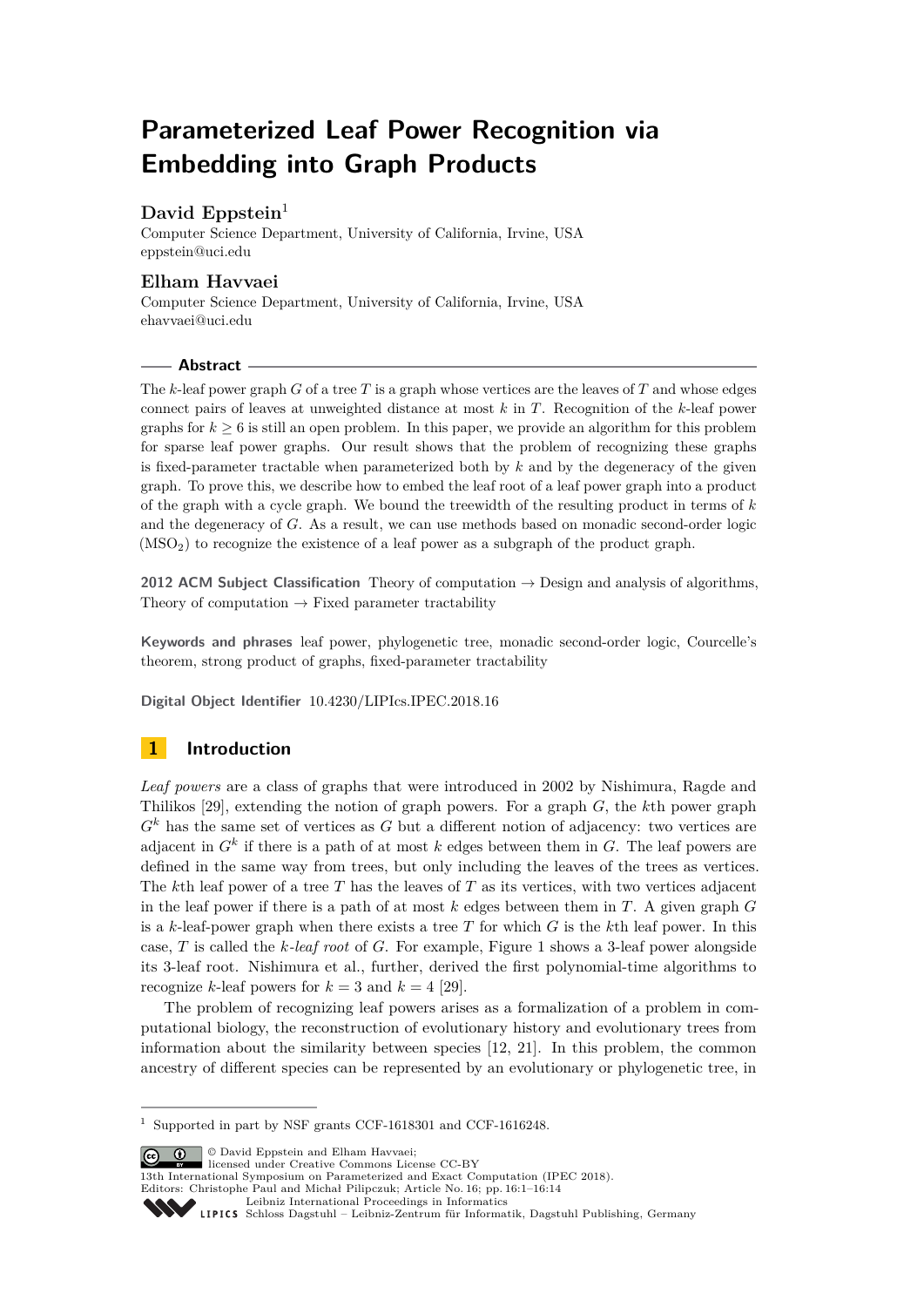<span id="page-1-0"></span>

**Figure 1** A 3-leaf power graph *G* and its 3-leaf root *T.*

which each vertex represents a species and each edge represents a direct ancestry relation between two species. We only have full access to living species, the species at the leaves of the tree; the other species in the tree are typically long-extinct, and may be represented physically only through fossils or not at all. If we suppose that we can infer, from observations of living species, which ones are close together (within some number *k* of steps in this tree) and which others are not, then we could use an algorithm for leaf power recognition to infer a phylogenetic tree consistent with this data.

# **1.1 New Results**

In this paper, we prove that the *k*-leaf powers of degeneracy *d* can be recognized in time that is fixed-parameter tractable when parameterized by *k* and *d*. Here, the degeneracy of a graph is the maximum, over its subgraphs, of the minimum degree of any subgraph. Our result provides an algorithm whose running time is polynomial (in fact linear) in the size of its input graph, multiplied by a factor that depends non-polynomially on *k* and *d*.

It is known that the *k*-leaf powers have bounded clique-width for bounded *k* [\[24\]](#page-12-2). A wide class of graph problems (those expressible in a version of monadic second order logic quantifying over only vertex sets,  $MSO<sub>1</sub>$  can be solved in fixed-parameter time for graphs of bounded clique-width, via Courcelle's theorem [\[16\]](#page-12-3). However we have been unable to express the recognition of leaf powers in  $MSO<sub>1</sub>$ . Instead, our algorithm uses a more powerful version of monadic second order logic allowing quantification over edge sets,  $MSO<sub>2</sub>$ . The graphs of bounded clique-width and bounded degeneracy have bounded treewidth, allowing us to apply a form of Courcelle's theorem for  $MSO<sub>2</sub>$  and for graphs of bounded treewidth.

However, there is an additional complication that makes it tricky to apply these methods to leaf power recognition. The tree that we wish to find, for which our given input graph is a leaf power, will in general include vertices and edges that are not part of the input, but  $MSO<sub>2</sub>$  can only quantify over subsets of the existing vertices and edges of a graph, not over sets of vertices and edges that are not subsets of the input. To work around this problem, we apply Courcelle's theorem not to the given graph *G* itself, but to a *product graph*  $G \boxtimes C_k$ where  $C_k$  is a *k*-vertex cycle graph. We prove that the leaf root (the tree for which  $G$  is a leaf power, if it is one) can be embedded as a subgraph of this product, that it can be recognized by an  $\text{MSO}_2$  formula applied to this product, and that this product has bounded treewidth whenever  $G$  is a  $k$ -leaf power of bounded degeneracy. In this way we can recognize  $G$  as a leaf power, not by applying Courcelle's theorem to *G*, but by applying it to the product graph.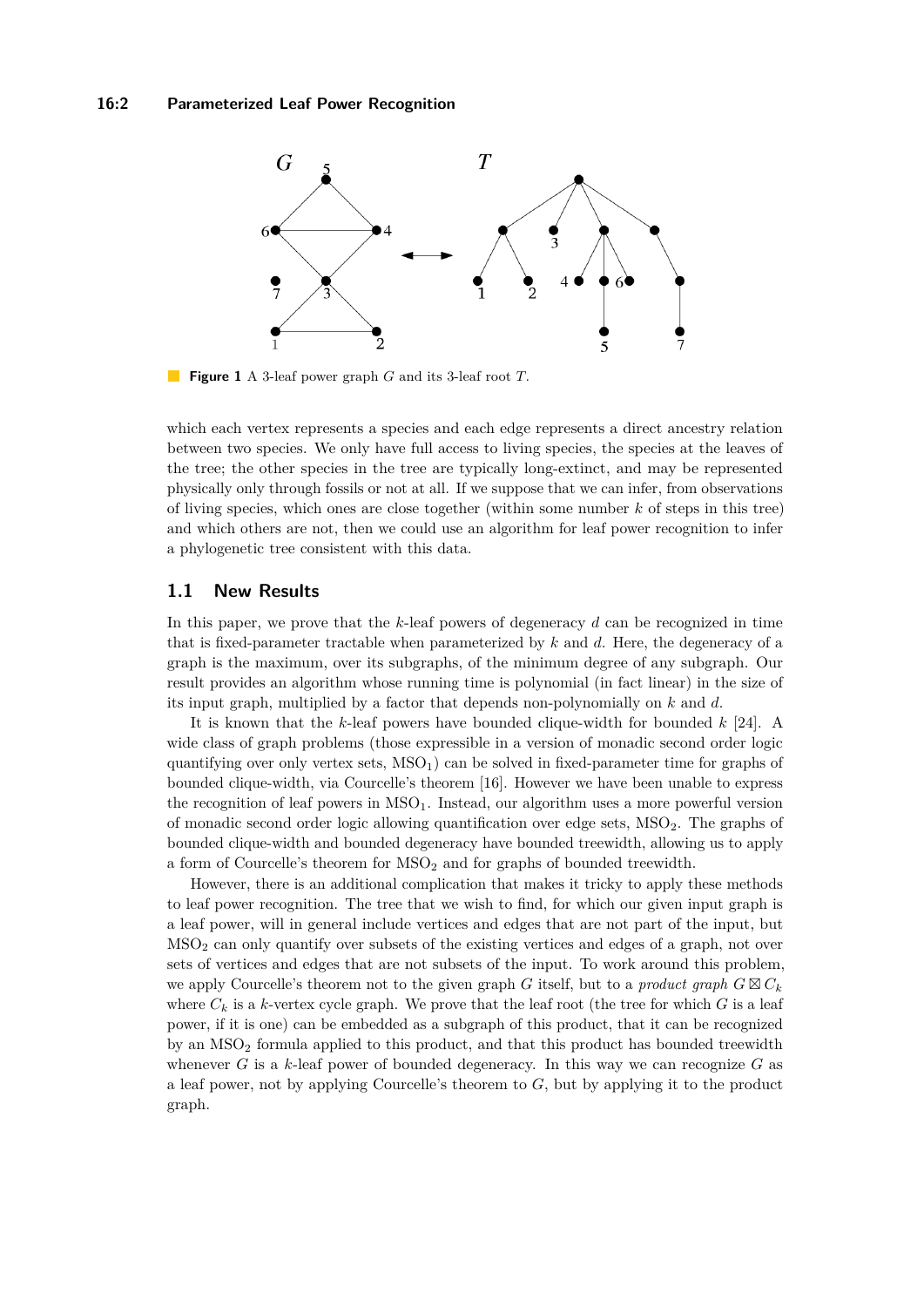#### **D. Eppstein and E. Havvaei 16:3 16:3**

<span id="page-2-0"></span>

**Figure 2** A graph is a 4-leaf power if and only if it is chordal and does not contain any of the graphs above as a subgraph.

Thus, our algorithm combines the following ingredients:

- Our embedding of the *k*-leaf root as a subgraph of the product graph  $G \boxtimes C_k$ .  $\mathbf{r}$
- Our logical representation of *k*-leaf roots as subgraphs of product graphs.  $\blacksquare$
- Courcelle's theorem, which provides general-purpose algorithms for testing  $MSO<sub>2</sub>$  formulas  $\sim$ on graphs of bounded treewidth.
- The fact that the *k*-leaf powers, for bounded values of *k*, have bounded clique-width.  $\overline{a}$
- The fact that graphs of bounded clique-width and bounded degeneracy also have bounded treewidth.
- The fact that, by taking a product with a graph of bounded size, we preserve the bounded  $\sim$ treewidth of the product.

Our algorithm runs in fixed-parameter tractable time when parameterized by *k* and the degeneracy *d* of the given input graph. In particular, it runs in linear-time when *k* and *d* are both constant.

Our result provides the first known efficient algorithm for recognizing *k*-leaf powers for  $k \geq 6$ , for graphs of bounded degeneracy. More generally, our method of embedding into graph products appears likely to apply to other graph problems involving network design (the addition of edges to an existing graph, rather than the identification of a special subgraph of the input). In the case we apply this method to leaf power recognition, we expect that it should be possible to translate our  $MSO<sub>2</sub>$  formula over the product graph into a significantly more complicated  $MSO<sub>2</sub>$  formula over the input graph, but the method of embedding into graph products considerably simplifies our task of designing a logical formula for our problem.

# **1.2 Related Work**

Polynomial-time algorithms are known for recognizing  $k$ -leaf powers for  $k \geq 5$ .

- $\blacksquare$  A graph is a 2-leaf power if it is a disjoint union of cliques, so this class of graphs is trivial to recognize.
- $\blacksquare$  There exist various ways to characterize 3-leaf powers [\[29,](#page-13-0) [7,](#page-11-0) [18,](#page-12-4) [30\]](#page-13-2), some of which lead to efficient algorithms. For instance, one way to determine if a graph is a 3-leaf power is to check whether it is bull-, dart- and gem-free and chordal [\[18\]](#page-12-4). The chordal graphs have a known recognition algorithm, and testing for the existence of any of the other forbidden induced subgraphs is polynomial, because they all have bounded size.
- $\blacksquare$  Similarly, there are various known ways to characterize 4-leaf powers [\[29,](#page-13-0) [30,](#page-13-2) [19,](#page-12-5) [9\]](#page-11-1). One is that graph is a 4-leaf power if and only if it is chordal and does not contain any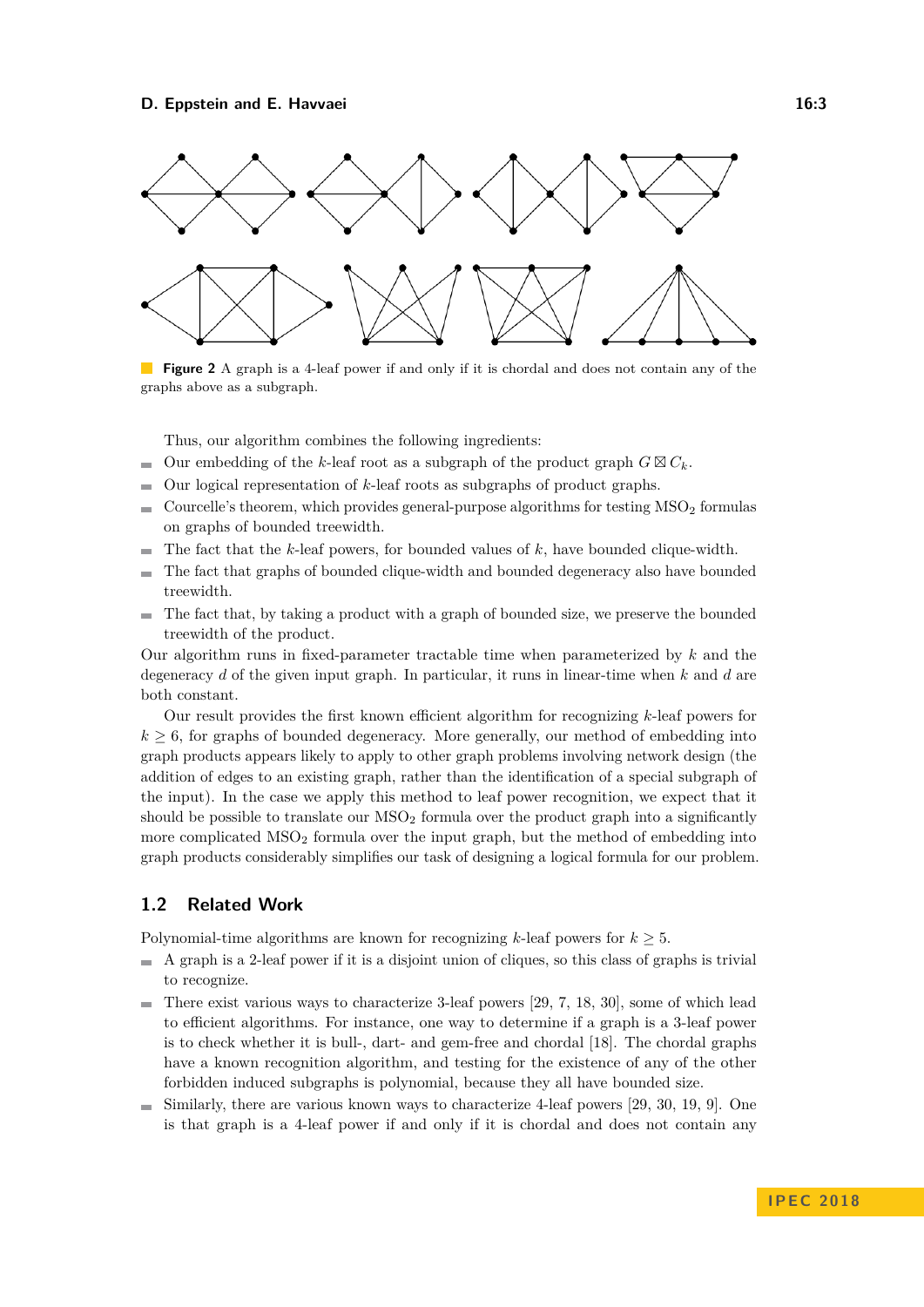<span id="page-3-0"></span>

**Figure 3** The graph on the right is the strong product of a four-vertex path graph (top left) and a four-vertex cycle graph (bottom left). The colors indicate the partition of the edges into vertical, horizontal, and diagonal subsets.

of the graphs depicted in [Figure 2](#page-2-0) as induced subgraphs [\[30\]](#page-13-2). Again, this leads to a polynomial-time recognition algorithm, because all of these graphs have bounded size.

*k*-leaf powers can be recognized in polynomial time if the (*k*−2)- Steiner root problem can be solved in polynomial time. Chang and Ko in 2007, provided a linear-time algorithm recognition for 3-Steiner root problem [\[11\]](#page-12-6). This implies that 5-leaf powers can be recognized in linear time.

Polynomial-time structural characterization of  $k$ -leaf powers for  $k \geq 6$  is still an open problem. Nonetheless, Brandstädt et al. provided a characterization for the distance-hereditary 5-leaf powers [\[8\]](#page-11-2).

Throughout the literature, there exist many structural characterizations of leaf powers which provide potentially useful insight into this class of graphs. It is known, for instance, that all leaf powers are strongly chordal, but the converse is not always true. Further, Kennedy et al. showed that strictly chordal graphs are always  $k$ -leaf powers for  $k \geq 4$ ; these are the chordal graphs that are also, dart- and gem-free. They provided a linear-time algorithm to construct *k*-leaf roots of strictly chordal graphs [\[27\]](#page-13-3).

For all  $k \geq 2$ , every *k*-leaf power is also a  $(k+2)$ -leaf power. A  $(k+2)$ -leaf root of any *k*-leaf-power can be obtained from its *k*-leaf root, by subdividing all edges incident to leaves. However, the problems of recognizing *k*-leaf powers for different values of *k* do not collapse: for all  $k > 4$ , there exists a k-leaf power which is not a  $(k + 1)$ -leaf power [\[10\]](#page-12-7).

# **2 Preliminaries**

#### **2.1 Definitions**

Throughout this paper, we let  $G(V, E)$  denote a simple undirected graph (typically, the input to the leaf power recognition problem). If *u* and *v* are two vertices in *V* that are adjacent in  $G$ , we let  $e(u, v)$  denote the edge connecting them.

The strong product of graphs  $G_1$  and  $G_2$ , denoted as  $G_1 \boxtimes G_2$ , is a graph whose vertices are ordered pairs of a vertex from  $G_1$  and a vertex from  $G_2$ . In it, two distinct vertices  $(u_1, u_2)$  and  $(v_1, v_2)$  are adjacent if and only if for all  $i \in \{1, 2\}$ ,  $u_i = v_i$  or  $u_i$  and  $v_i$  are adjacent in *G<sup>i</sup>* . [Figure 3](#page-3-0) shows an example, the strong product of a four-vertex path graph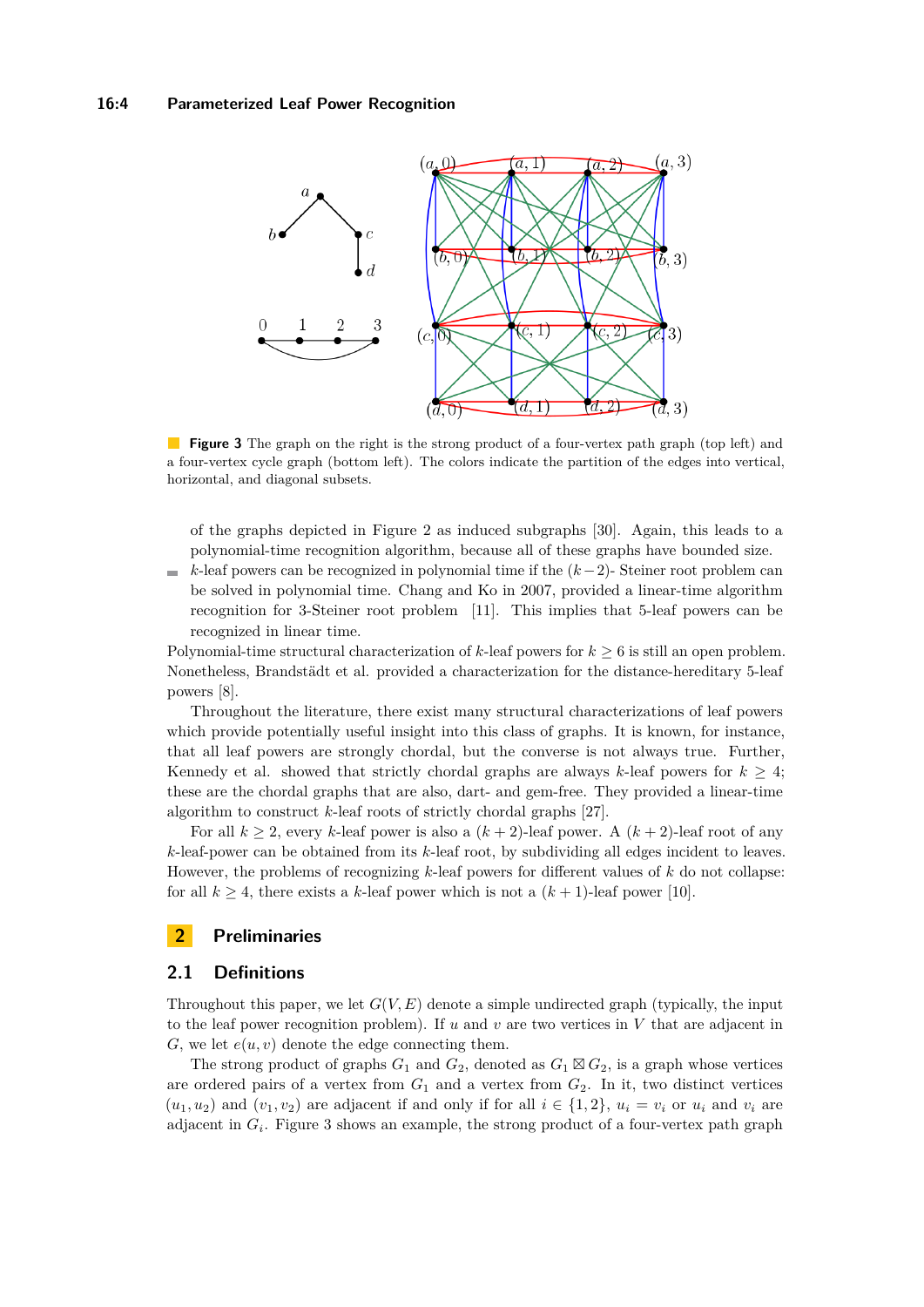#### **D. Eppstein and E. Havvaei 16:5** and 16:5

with a four-vertex cycle graph. When we construct a strong product, we will classify the edges of the product into three subsets:

- We call an edge from  $(u_1, u_2)$  to  $(v_1, v_2)$  a *vertical edge* if  $u_2 = v_2$ . The edges of this type  $\overline{a}$ form  $|V(G_2)|$  disjoint copies of  $G_1$  as subgraphs of the product.
- We call an edge from  $(u_1, u_2)$  to  $(v_1, v_2)$  a *horizontal edge* if  $u_1 = v_1$ . The edges of this  $\blacksquare$ type form  $|V(G_1)|$  disjoint copies of  $G_2$  as subgraphs of the product.
- We call the remaining edges, for which  $u_1 \neq v_1$  and  $u_2 \neq v_2$ , *diagonal edges*. The  $\sim$ subgraph composed of the diagonal edges forms a different kind of graph product, the *tensor product*  $G_1 \times G_2$ .

We may think of these three edge sets as forming an (improper) edge coloring of the product graph. In [Figure 3](#page-3-0) these edge sets are colored blue, red and green, respectively.

### **2.2 Graph Parameters**

One of the simplest ways of parameterizing sparse graphs is by their *degeneracy*. The degeneracy  $d(G)$  of a graph G is the smallest number such that every nonempty subgraph of *G* contains at least one vertex of degree at most  $d(G)$ . It may be computed in linear-time by a greedy algorithm that repeatedly removes the minimum-degree vertex and records the largest degree seen among the vertices at the time they are removed [\[28\]](#page-13-4).

The notion of *treewidth*, a more complicated graph sparsity parameter, was first introduced by Bertelé and Brioschi [\[3\]](#page-11-3) and Halin [\[25\]](#page-12-8) and later rediscovered by Robertson and Seymour [\[31\]](#page-13-5). One way to define treewidth is to use the concept of tree decomposition. A tree decomposition of graph *G* consists of a tree *T* where each vertex  $X_i \in T$  (called a bag) is a subset of vertices of *G*. This tree and its bags are required to satisfy the following properties: For each edge  $e(u, v)$  in *G*, there exists a bag in *T* containing both *u* and *v*; and

For each vertex  $v$  in  $G$ , the bags containing  $v$  form a nonempty connected subtree of  $T$ . The width of a tree decomposition is the size of its largest bag, minus one. The treewidth of a graph is defined as the minimum width achieved over all tree decompositions of the graph. Bounded treewidth graphs are especially interesting from an algorithmic point of view. Many well-known NP-complete problems have linear-time algorithms on graphs of bounded treewidth [\[4\]](#page-11-4).

Another related graph parameter, *clique-width*, was introduced by Courcelle et al. to characterize the structural complexity of graphs [\[16\]](#page-12-3). The clique-width of a graph *G* is the minimum number of labels necessary to construct *G* by means of four graph operations: creation of a new vertex with a label, vertex disjoint union of labeled graphs, insertion of an edge between two vertices with specified labels and relabeling of vertices. Relevantly for us, Courcelle et al. showed that unit interval graphs are of unbounded clique-width. A graph is an interval graph if and only if all its vertices can be mapped into intervals on a straight line such that two vertices are adjacent when the corresponding intervals intersect each other. In the unit interval graphs, each interval has a unit length. As shown by Brandstädt et al., unit interval graphs belong to the class of leaf powers, which implies that leaf powers also have unbounded clique-width [\[5,](#page-11-5) [6\]](#page-11-6). However, Gurski and Wanke proved that for a fixed *k*, *k*-leaf powers have a clique-width of at most  $k + \max(\lfloor \frac{k}{2} \rfloor - 2, 0)$  [\[24\]](#page-12-2). Therefore, when seeking the complexity of recognizing leaf powers, parameterized by *k*, we may restrict our attention to graphs of bounded clique-width.

These three properties are defined differently to each other, and may have significantly different values. For instance, the complete bipartite graph  $K_{n,n}$  has clique-width two but treewidth and degeneracy  $n$ , and the  $n \times n$  grid graph has degeneracy two but clique-width and treewidth  $\Omega(n)$ . Nevertheless, there is an important relation between them: in the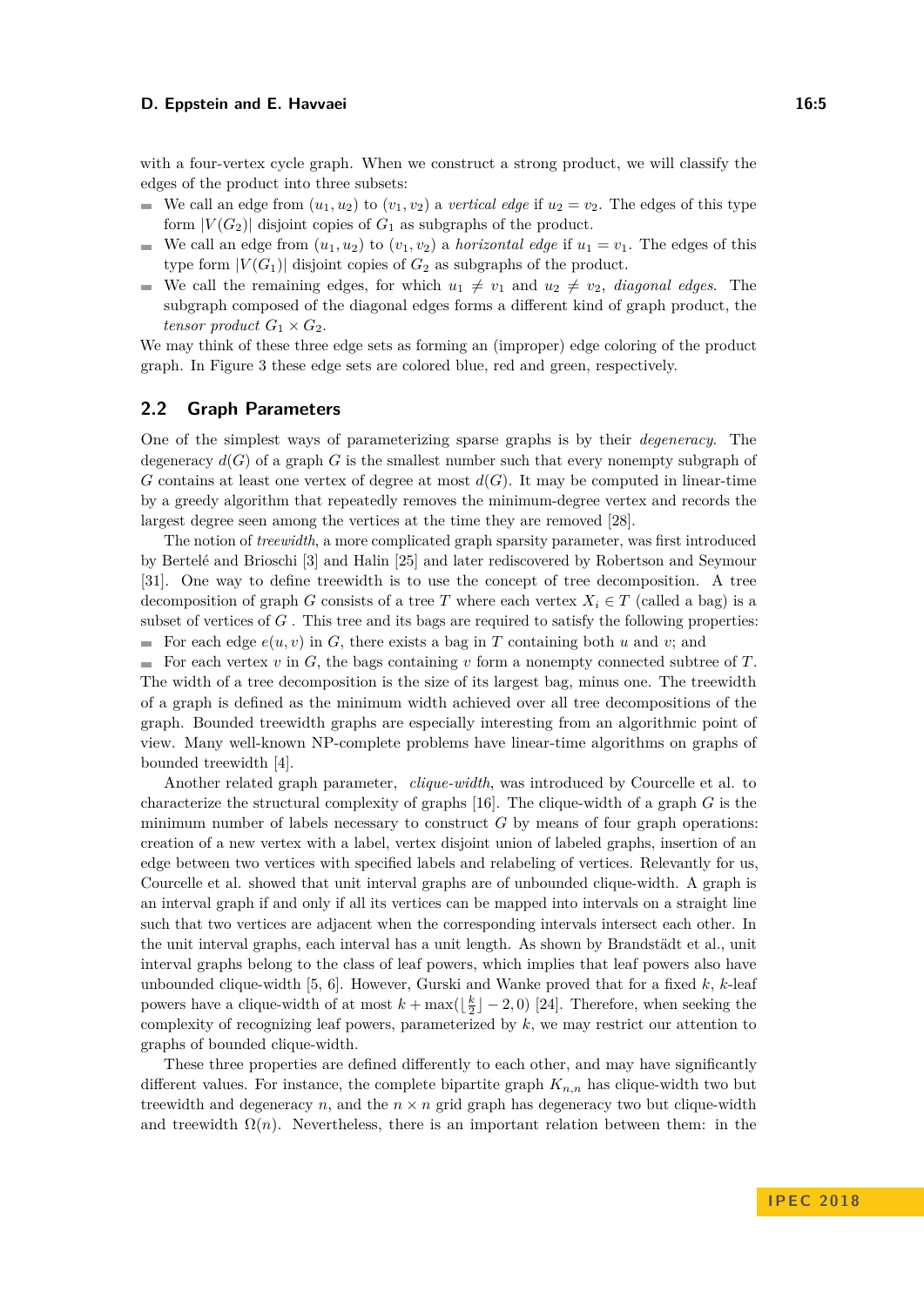#### **16:6 Parameterized Leaf Power Recognition**

graphs of bounded degeneracy and bounded clique-width, the treewidth is also bounded. More specifically, if a graph has clique-width *k* and contains no complete bipartite subgraph  $K_{t,t}$ , then it has treewidth at most  $3k(t-1)-1$ . Since such a subgraph would force the degeneracy to be at least *t*, it follows that the graphs of degeneracy *d* and clique-width *k* have treewidth at most  $3kd - 1$  [\[23\]](#page-12-9).

# **2.3 Courcelle's Theorem**

By considering graphs as logical structures, their properties can be expressed in first-order and second-order logic. In first-order logic, graph properties are expressed as logical formulas wherein the variables range over vertices and the predicates include equality and adjacency relations. Second-order logic is an extension of first-order logic with the power to quantify over relations. Particularly, many natural graph properties can be described in monadic second-order logic, which is a restriction of second-order logic in which only unary relations (sets of vertices or edges) are allowed [\[15\]](#page-12-10).

There exist two variations of monadic second-order logic:  $MSO<sub>1</sub>$  and  $MSO<sub>2</sub>$ . In  $MSO<sub>1</sub>$ , quantification is allowed only over sets of vertices, while  $MSO<sub>2</sub>$  allows quantification over both sets of vertices and sets of edges.  $MSO<sub>2</sub>$  is strictly more expressive; there are some properties, such as Hamiltonicity [\[14\]](#page-12-11), which are expressible in  $MSO<sub>2</sub>$  but not in  $MSO<sub>1</sub>$ . A graph property is MSO2*-expressible* if there exists an MSO<sup>2</sup> formula to express it, in which case the corresponding class of graphs becomes  $MSO<sub>2</sub>$ *-definable*.

The connection between treewidth and monadic second-order logic is given by Courcelle's theorem, according to which every property definable in monadic second-order logic can be tested in linear time on graphs of bounded treewidth [\[13\]](#page-12-12). Later, Courcelle et al. extended this theorem to the class of graphs with bounded clique-width when the underlying property is  $MSO_1$ -definable [\[17\]](#page-12-13). In our application of Courcelle's theorem, we will use an  $MSO_2$ formula with a free variable horizontal, an edge set, which we will use to pass to the formula certain information about the structural decomposition of the graph it is operating on. This extension of Courcelle's theorem to formulas with a constant number of additional free variables, whose values are assigned through some extra-logical process prior to applying the theorem, is non-problematic and standard.

However, even in  $MSO<sub>2</sub>$ , it is only possible to quantify over subsets of vertices and edges that belong to the graph to which the logical formula is applied. Much of the difficulty of the leaf power problem rests in this restriction. If we could quantify over edges and vertices that were not already present, we could construct a formula that asserts the existence of sets of vertices and edges forming a leaf root of a given graph, and then add clauses to the formula that ensure that the quantified sets describe a valid leaf root. However, we are not allowed such quantification, because in general the leaf root has vertices and edges that do not belong to our input graph. To apply Courcelle's theorem to leaf power recognition, we must instead find a way to express the property of being a leaf power using only quantification over subsets of vertices and edges of the graph to which we apply the theorem. For this reason, the problem of leaf power recognition forms an important test case for the ability to express graph problems in MSO logic.

A problem is *fixed-parameter tractable* with respect to a parameter *x* of the input if the problem can be solved in time  $f(x)n^{O(1)}$  where *n* is the size of the input, *f* is a computable function of x (independent of  $n$ ), and the exponent of  $n$  in the  $O(1)$  term is independent of *x*. Courcelle's theorem is the foundation of many fixed-parameter tractable algorithms [\[2,](#page-11-7) [22,](#page-12-14) [20,](#page-12-15) [26\]](#page-12-16), as it proves that properties expressible in  $MSO<sub>1</sub>$  or  $MSO<sub>2</sub>$  are fixed-parameter tractable with respect to the clique-width or treewidth (respectively) of the input graph.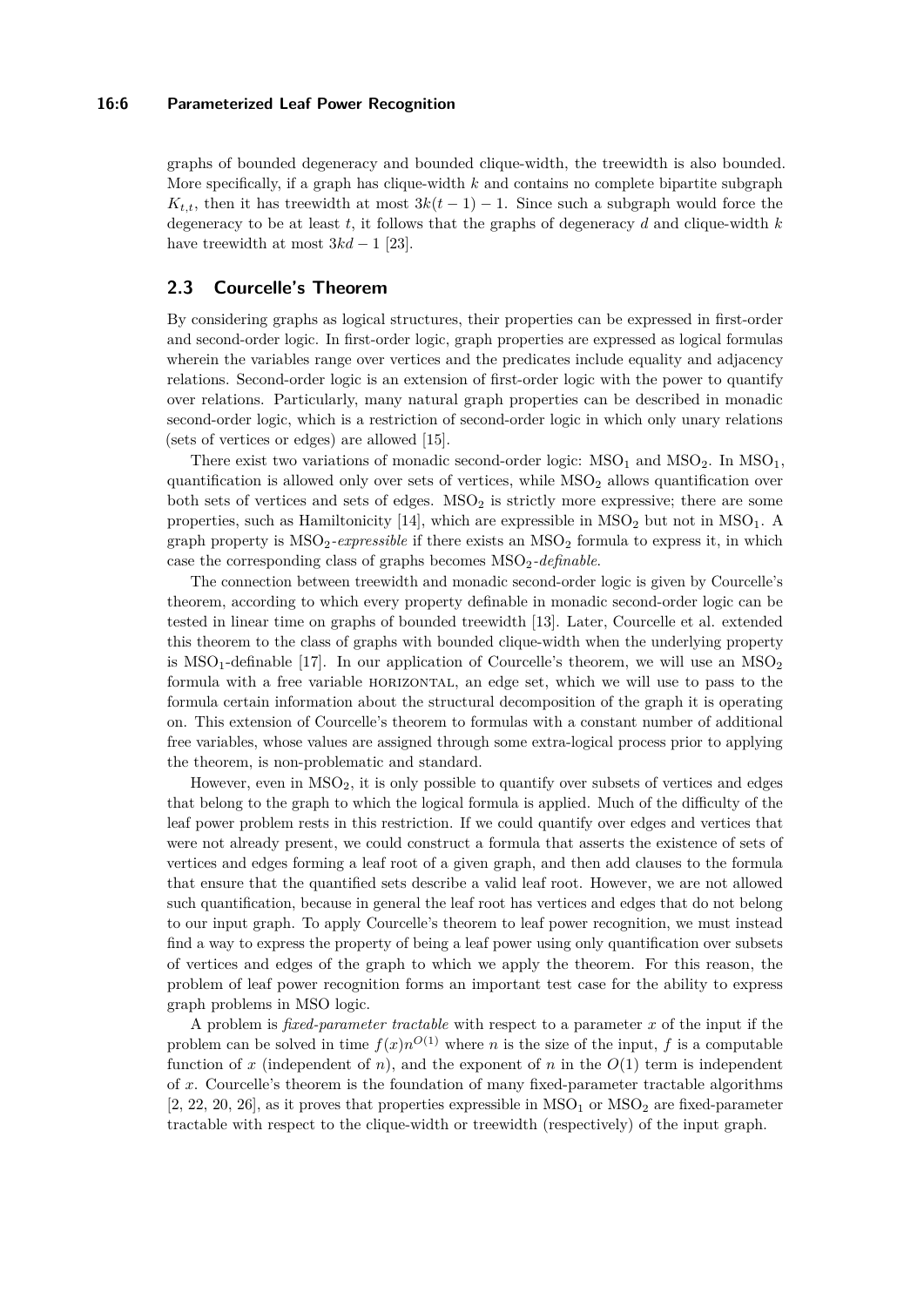#### <span id="page-6-0"></span>**D. Eppstein and E. Havvaei 16:7** and 16:7



**Figure 4** A 4-leaf power graph *G* (left), and its leaf root *T* (right). Each leaf of *T* is labeled by the vertex of *G* that it represents, and each internal node of *T* is labeled by its closest leaf node. When there are ties at a node (as for instance at the root of *T*) the choice of label is made arbitrarily among the closest leaf nodes whose labels appear among the children of the node.

# **3 Embedding Leaf Roots Into Graph Products**

Let *G* be a *k*-leaf power graph, and *T* be a *k*-leaf root of *G*. If *G* is not connected, we can handle each of its connected components independently; in this way, we can assume from now on, without loss of generality that *G* is a connected graph with at least three vertices, and that *T* is a leaf root chosen arbitrarily among the possible *k*-leaf roots of *T*. It follows from these assumptions that *T* is a tree, because every edge in *G* must be represented by a path in *T*. Because *T* has at least three leaves, it has at least one interior node; we choose one of these nodes arbitrarily to be the root of *T*. Additionally, every vertex or edge of *T* participates in a path of length at most *k* between two leaves, representing an edge of *G*. For, if some vertices and edge do not participate in these paths, removing all non-participating vertices and edges from *T* would produce a smaller leaf root, without creating any new leaves. But this removal would disconnect pairs of leaves on the opposite sides of any removed edge, contradicting the assumption that *G* is connected.

As the first step of the embedding, we label the vertices of *T* with the names of vertices in *G*. Each vertex of *T* will get a label in this way; some labels will be used more than once. In particular, we label each leaf of *T* by the vertex of *G* represented by that leaf. Then, as shown in [Figure 4,](#page-6-0) we give each non-leaf node of  $T$  the same label as its closest leaf. If there are two or more closest leaves, we choose which one to use as the label arbitrarily among the labels already applied to the child of the given interior node. In this way, when the same label appears more than once, the tree nodes having that label form a connected path in *T*.

As we now show, these labels, together with the depths of the nodes modulo  $k$ , can be used to embed the *k*-leaf root *T* into the strong product  $G \boxtimes C_k$ , where  $C_k$  denotes a *k*-vertex cycle graph.

<span id="page-6-1"></span> $\blacktriangleright$  **Lemma 1.** If G is a connected k-leaf power graph on three or more vertices, and T is any *k*-leaf root of *G*, then *T* can be embedded as a subgraph of the strong product  $G \boxtimes C_k$ . *Additionally, the embedding can be chosen in such a way that each horizontal cycle in the strong product (the product of a vertex v of G with*  $C_k$ ) contains exactly one leaf of the *embedded copy of T, the leaf representing v.*

**Proof.** We map a vertex *u* of *T* to the pair  $(v, i)$  where *v* is the label assigned to *u* (the name of a vertex in *G*) and *i* is the depth of *u* (its distance from the root of *T*), taken modulo *k*. This pair is one of the vertices of the strong product, so we have mapped vertices of *T* into vertices of the strong product. An example of such embedding can be seen in Figure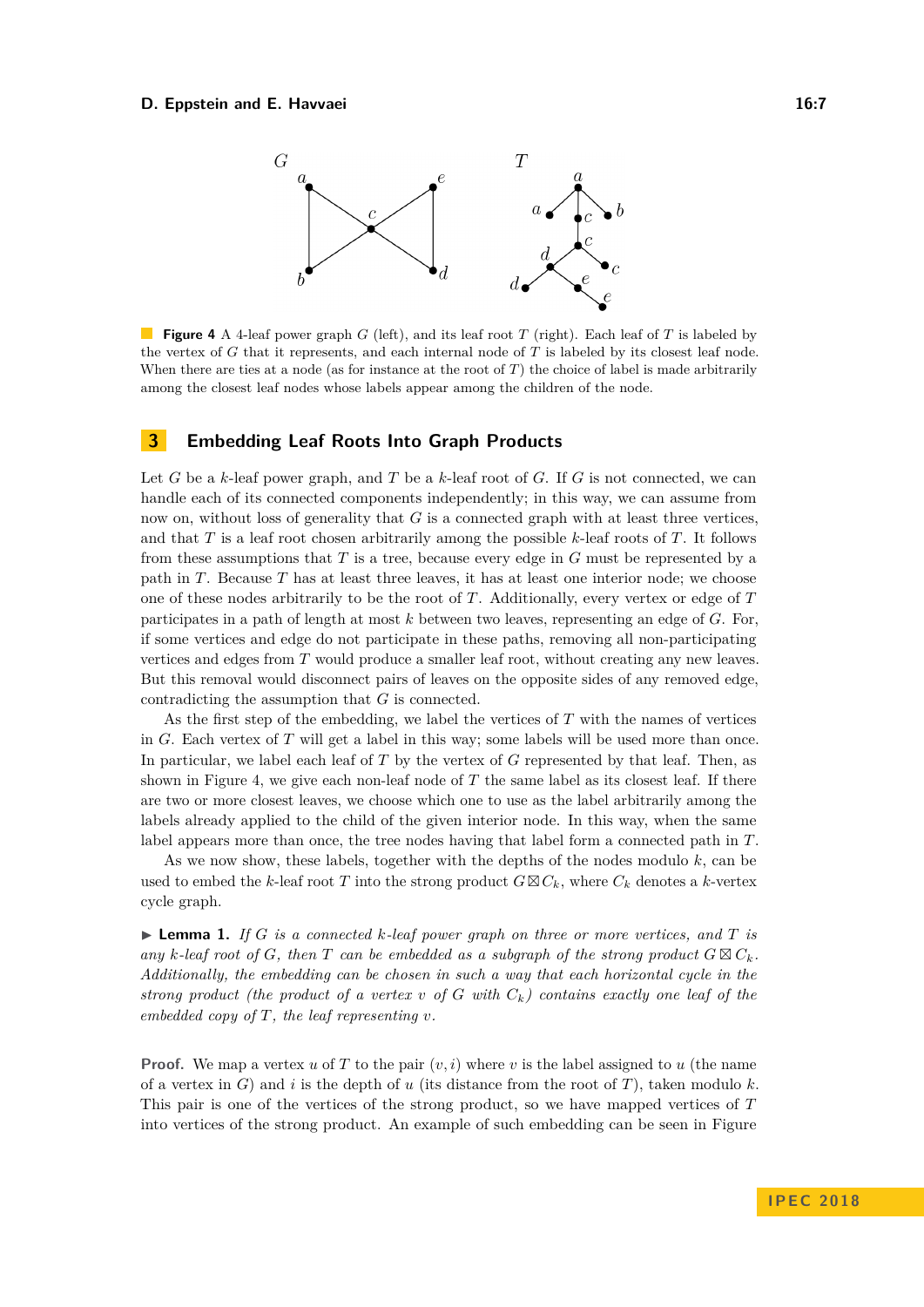<span id="page-7-0"></span>

**Figure 5** The graph on the bottom left is a 4-leaf root *T* of graph *G* (top left). *T* can be embedded in the strong product  $G \boxtimes C_4$  (right), by mapping each vertex *u* of *T* to the pair  $(v, i)$  where *v* is the label of *u* and *i* is the depth of *u* (modulo *k*).

[Figure 5.](#page-7-0) Because *G* is assumed to be connected, each node of *T* participates in at least one path of length at most  $k$  between two leaves of  $T$ , representing an adjacency of  $G$ ; it follows that the label for each node of *T* is at most  $k-1$  steps away from the node, and that each path of same-labeled nodes in *T* has length at most  $k-1$ . As a consequence, when we take depths modulo  $k$ , none of these paths can wrap around the cycle and cover the same vertex of the product graph more than once. That is, our mapping from *T* to  $G \boxtimes C_k$  is one-to-one. Because each leaf of *T* is labeled with the vertex of *G* that it represents, this mapping has the property described in the lemma, that each horizontal cycle in the strong product contains exactly one leaf of the embedded copy of *T*, the leaf representing the vertex whose product with *C<sup>k</sup>* forms that particular horizontal cycle.

We must also show that this mapping from  $T$  to  $G \boxtimes C_k$  maps each pair of vertices that are adjacent in *T* into a pair of vertices that are adjacent in  $G \boxtimes C_k$ . Recall that adjacency in  $G \boxtimes C_k$  is the conjunction of two conditions: two vertices in the product are adjacent if their first coordinates are equal or adjacent in *G* and their second coordinates are equal or adjacent in  $C_k$ . Because every two adjacent vertices in  $T$  have depths that differ by one, the second coordinates of their images in the product will always be adjacent in *Ck*. It remains to show that, when two vertices are adjacent in  $T$ , their images in the product have first coordinates that are equal or adjacent in *G*. That is, the labels of the two adjacent vertices in *T* should be equal or adjacent.

Rephrasing what we still need to show, it is the following: whenever two adjacent vertices in *T* have different labels, those labels represent adjacent vertices in *G*.

To see that this is true, consider two adjacent vertices  $u_1$  and its parent  $u_2$  in  $T$ , labeled by two different vertices  $v_1$  and  $v_2$  in  $G$ . As we already stated at the start of this section, the assumption of the lemma that *G* is connected implies that edge  $u_1u_2$  in *T* participates in at least one path *P* of length at most *k* between two leaves, corresponding to an adjacency in *G*. But because  $v_1$  and  $v_2$  are represented by the closest leaves to  $u_1$  and  $u_2$  (respectively) the length of the path in *T* between the leaves representing  $v_1$  and  $v_2$  must be at most equal to the length of  $P$ . Therefore, there is a path of length at most  $k$  between the leaves representing  $v_1$  and  $v_2$ , so  $v_1$  and  $v_2$  are adjacent in the *k*-leaf power  $G$ , as required.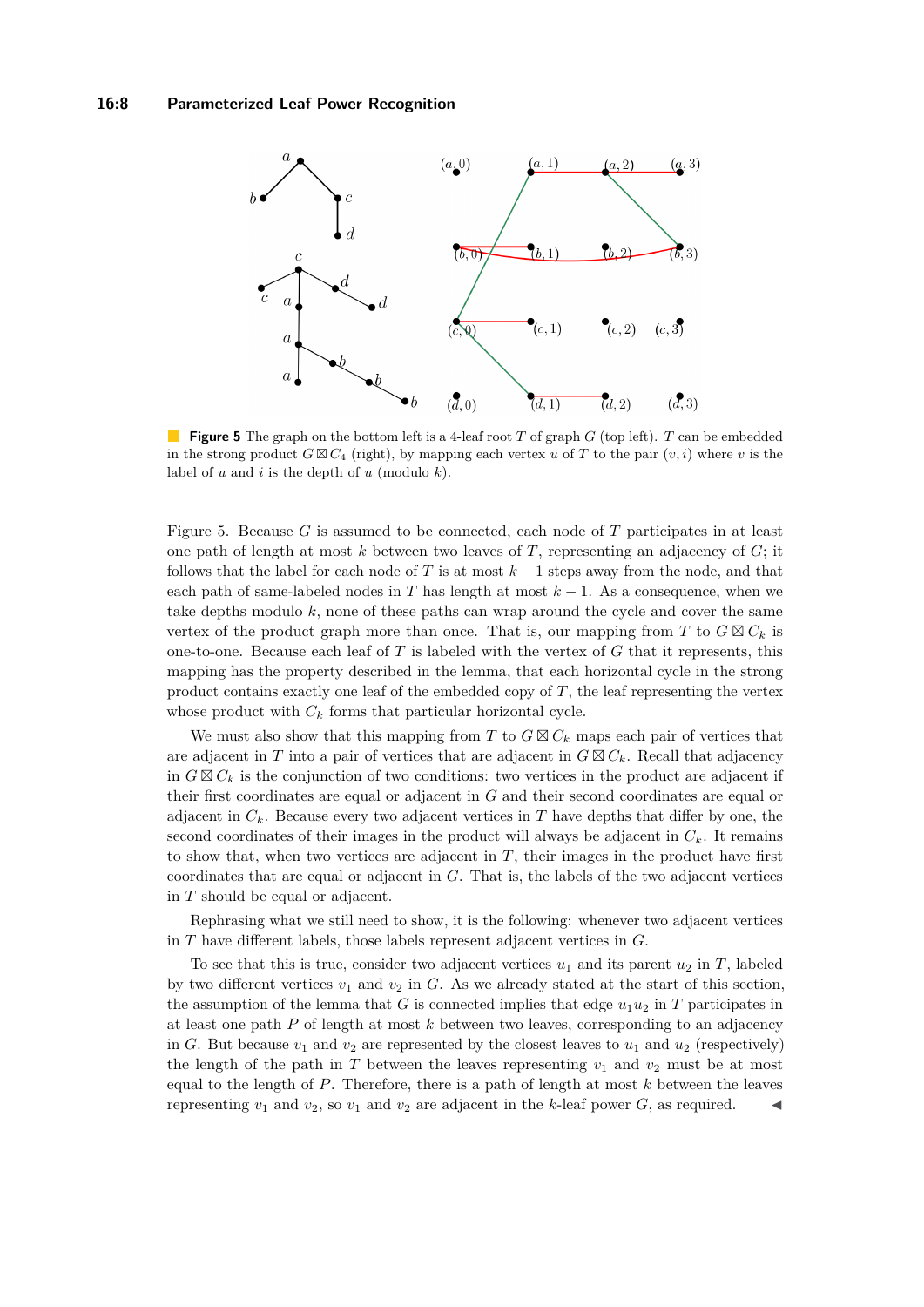#### **D. Eppstein and E. Havvaei 16:9 16:9**

Based on this embedding, we can prove the following characterization of leaf powers, which we will use in our application of Courcelle's theorem to the problem. It is important, for this characterization, that we express everything intrinsically in terms of the properties of the product graph  $G \boxtimes C_k$ , its edge coloring, and its subgraphs, without reference to the given graph *G*.

<span id="page-8-3"></span>I **Lemma 2.** *A given connected graph G on three or more vertices is a k-leaf power if and only if the product*  $G \boxtimes C_k$  *has a subgraph*  $T$  *with the following properties:* 

- <span id="page-8-1"></span>**1.** *T is* 1*-degenerate (i.e., a forest).*
- <span id="page-8-0"></span>**2.** *Every vertex of*  $G \boxtimes C_k$  *is connected by horizontal edges of the product to exactly one leaf of T.*
- <span id="page-8-2"></span>**3.** *Two vertices of*  $G \boxtimes C_k$  *are the endpoints of a non-horizontal edge of the product if and only if the corresponding leaves of T (given according to Property [2\)](#page-8-0) are the distinct endpoints of a path of length at most k in T.*

**Proof.** A subgraph obeying these properties is a forest (Property [1\)](#page-8-1), whose leaves can be placed into one-to-one correspondence with the vertices of *G* (Property [2,](#page-8-0) using the fact that the horizontal cycles of the product correspond one-for-one with vertices of *G*). It has a path of length at most *k* between two leaves if and only if the corresponding vertices of *G* are adjacent (Property [3\)](#page-8-2). So if it exists, it is a *k*-leaf root of *G* and *G* is a *k*-leaf power.

In the other direction, if *G* is a connected *k*-leaf power, let *T* be a *k*-leaf root of *G*, embedded according to [Lemma 1.](#page-6-1) Then *T* is a subtree of the product graph (Property [1\)](#page-8-1), with exactly one leaf for each horizontal cycle (Property [2\)](#page-8-0), that forms a *k*-leaf root of *G* (Property [3\)](#page-8-2). So when *G* is a *k*-leaf power, a subgraph *T* obeying the properties of the lemma exists.

# **4 Logical Expression**

In this section, we describe how to express the components of [Lemma 2,](#page-8-3) our characterization of the products  $G \boxtimes C_k$  that contain a *k*-leaf root of *G*, in monadic second-order logic. Our logical formula will involve a free variable HORIZONTAL, the subset of edges of the given graph (assumed to be of the form  $G \boxtimes C_k$ ) that are horizontal in the product (that is, edges that connect two copies of the same vertex in *G*). We will also assume that *V* and *E* refer to the vertices and edges of the graph  $G \boxtimes C_k$ . In our logical formulas, we will express the type of each quantified variable (whether it is a vertex, edge, set of vertices, or set of edges) by annotating its quantifier with a membership or subset relation. For instance, " $\forall x \in V : \dots$ " quantifies *x* as a vertex variable. We will express the incidence predicate between an edge *e* and a vertex *v* (true if *v* is an endpoint of *e*, false otherwise) by  $e \rightarrow v$ . Because our formulas will also use equality as a predicate, we will express the equality between names of formulas and their explicit logical formulation using a different symbol, ≡. In our formulas, predicates (equality, incidence, and adjacence) will be considered to bind more tightly than logical connectives, allowing us to omit parentheses in many cases.

A subgraph of the given graph may be represented by its set *S* of edges. In this representation, adjacency between two vertices *a* and *b* may be expressed by the formula

ADJACENT
$$
(a, b, S) \equiv \exists e \in S : (e \multimap a \land e \multimap b).
$$

The following formula expresses the property that the neighbors of vertex  $\ell$  in subgraph  $S$ include at most one vertex from a set *X*:

$$
\text{LEAF}(\ell, X, S) \equiv \forall c, d \in X : \Big(\big(\text{ADJACENT}(\ell, c, S) \land \text{ADJACENT}(\ell, d, S)\big) \to c = d\Big).
$$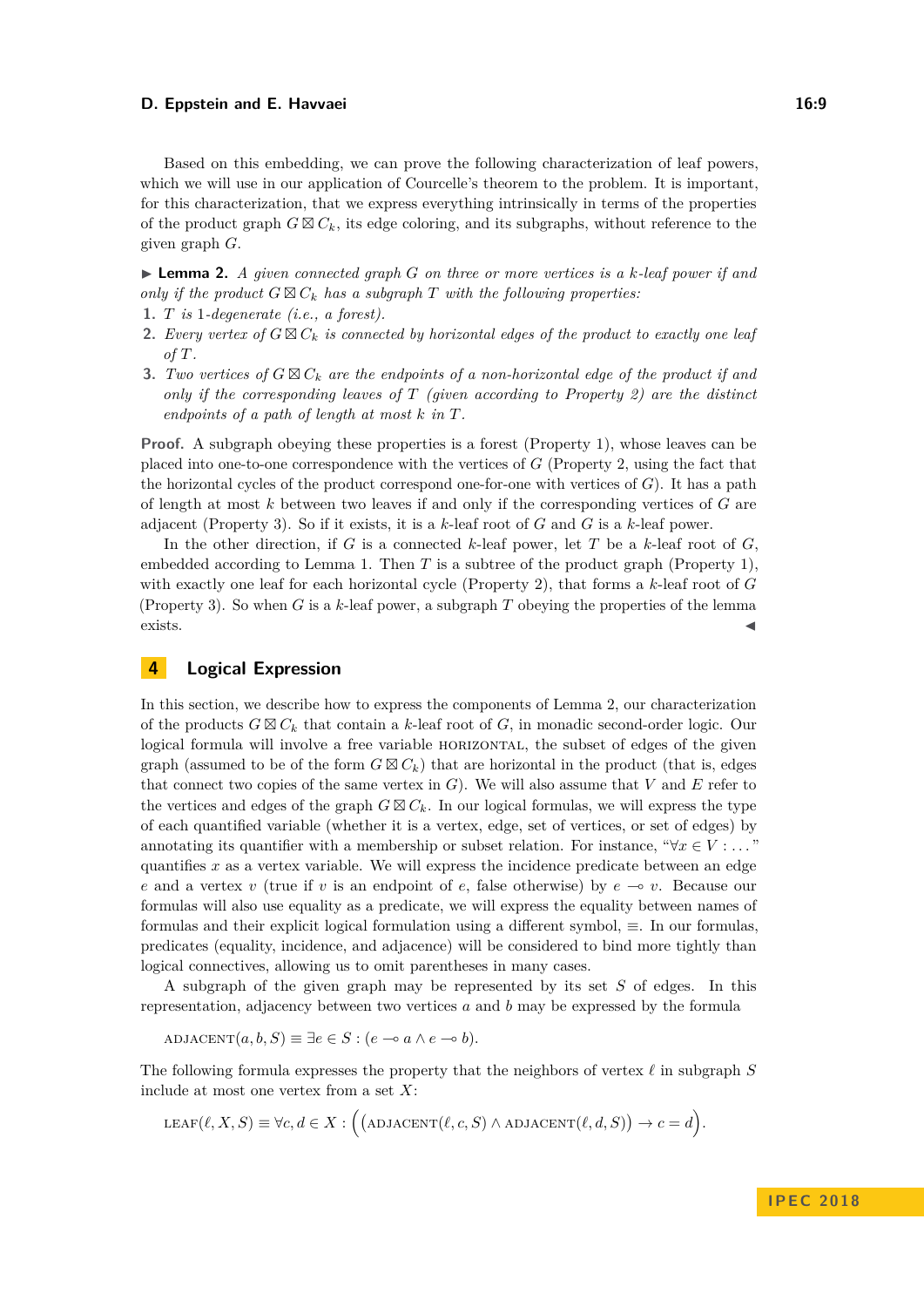#### **16:10 Parameterized Leaf Power Recognition**

This allows us to express the acyclicity of a subgraph *S* in terms of 1-degeneracy: every nonempty subset *Y* of vertices contains a leaf.

$$
\text{ACYCLIC}(S) \equiv \forall X \subset V : (\exists x \in X) \to \exists \ell \in X : \text{LEAF}(\ell, X, S).
$$

This already allows us to express the first condition of [Lemma 2.](#page-8-3)

We will also use a predicate for whether two vertices  $p$  and  $q$  are connected by horizontal edges. This is true if there is no cut  $(C, V \setminus C)$  that separates them.

ALIGNED
$$
(p, q) \equiv \forall C \subset V : (p \in C \land \neg (q \in C)) \rightarrow
$$
  
\n $\exists h \in \text{HORIZONTAL} : \exists y, z \in V : (y \in C \land \neg (z \in C) \land h \rightarrow y \land h \rightarrow z).$ 

This allows us to express a predicate for the property that vertex  $\ell$  is a leaf of subgraph  $S$ on the same horizontal level as another vertex  $v$  (that is,  $\ell$  is the representative leaf for  $v$ 's level):

 $REPRESENTATIVE(v, \ell, S) \equiv LEAF(\ell, V, S) \wedge ALIGNED(v, \ell).$ 

The second part of [Lemma 2](#page-8-3) is that every level has exactly one representative leaf:

REPRESENTED
$$
(S) \equiv (\forall v \in V : \exists \ell \in V : REPRESENTATIVE(v, \ell, S)) \wedge
$$

$$
(\forall v, \ell_1, \ell_2 \in V : (\text{representer}(v, \ell_1, S) \land \text{representer}(v, \ell_2, S)) \to \ell_1 = \ell_2)
$$

 $\lambda$ 

Unlike for the previous formulas, there is no way of expressing the existence of a path of length  $k$  from  $u$  to  $v$  in subgraph  $S$ , for a variable  $k$ , in MSO<sub>2</sub>. We need a different formula  $PATH_k$  for each k. We do not require these paths to be simple, as this would only complicate the formula without simplifying our use of it. However it is essential for our application to the third condition of [Lemma 2](#page-8-3) that we require our paths to have distinct endpoints.

$$
\begin{aligned} \text{PATH}_k(u, v, S) &\equiv \exists w_1, w_2, \dots w_{k-1} \in V : \exists e_1, e_2, \dots e_k \in S : \\ \neg(u = v) \land e_1 &\rightarrow u \land e_1 \rightarrow w_1 \land e_2 \rightarrow w_1 \land \dots \land e_k \rightarrow w_{k-1} \land e_k \rightarrow v. \end{aligned}
$$

Other than the inequality of the two endpoints, this formula allows repetitions of vertices and edges within each path. In particular, it allows  $w_i$  and  $w_{i+1}$  to be equal to each other, repeating one endpoint of an edge twice and omitting the other endpoint. Because we allow repetitions in this way, this formulation of the path predicate has the following convenient property:

 $\blacktriangleright$  **Lemma 3.** For all  $k \geq 1$  and all  $u, v,$  and  $S$ , we have that

 $\text{PATH}_k(u, v, S) \rightarrow \text{PATH}_{k+1}(u, v, S)$ .

**Proof.** Let  $w_1, \ldots, w_{k-1}$  and  $e_1, \ldots, e_k$  be the vertices and edges witnessing the truth of parth<sub>k</sub> $(u, v, S)$ , let  $w_k = v$ , and let  $e_{k+1} = e_k$ . Then  $w_1, \ldots, w_k$  and  $e_1, \ldots, e_{k+1}$  witness the truth of  $\text{PATH}_{k+1}(u, v, S)$ .

 $\triangleright$  **Corollary 4.** *Two vertices u* and *v* of a subgraph *S* of a given graph obey the predicate  $\text{PATH}_k(u, v, S)$  *if and only if they are distinct and their distance in S is at most k.* 

This allows us to express the final part of [Lemma 2,](#page-8-3) the requirement that each two vertices are connected by a non-horizontal edge if and only if their representatives are connected by a short path:

$$
\text{ROOT}_k(S) \equiv \forall u, v \in V : \Big( \big(\exists e \in E : e \multimap u \land e \multimap v \land \neg(e \in \text{HORIZONTAL}) \big) \longleftrightarrow \\ \exists x, y \in V : \big(\text{REPRESENTATIVE}(u, x, S) \land \text{REPRESENTATIVE}(v, y, S) \land \text{PATH}_k(x, y, S)\big)\Big).
$$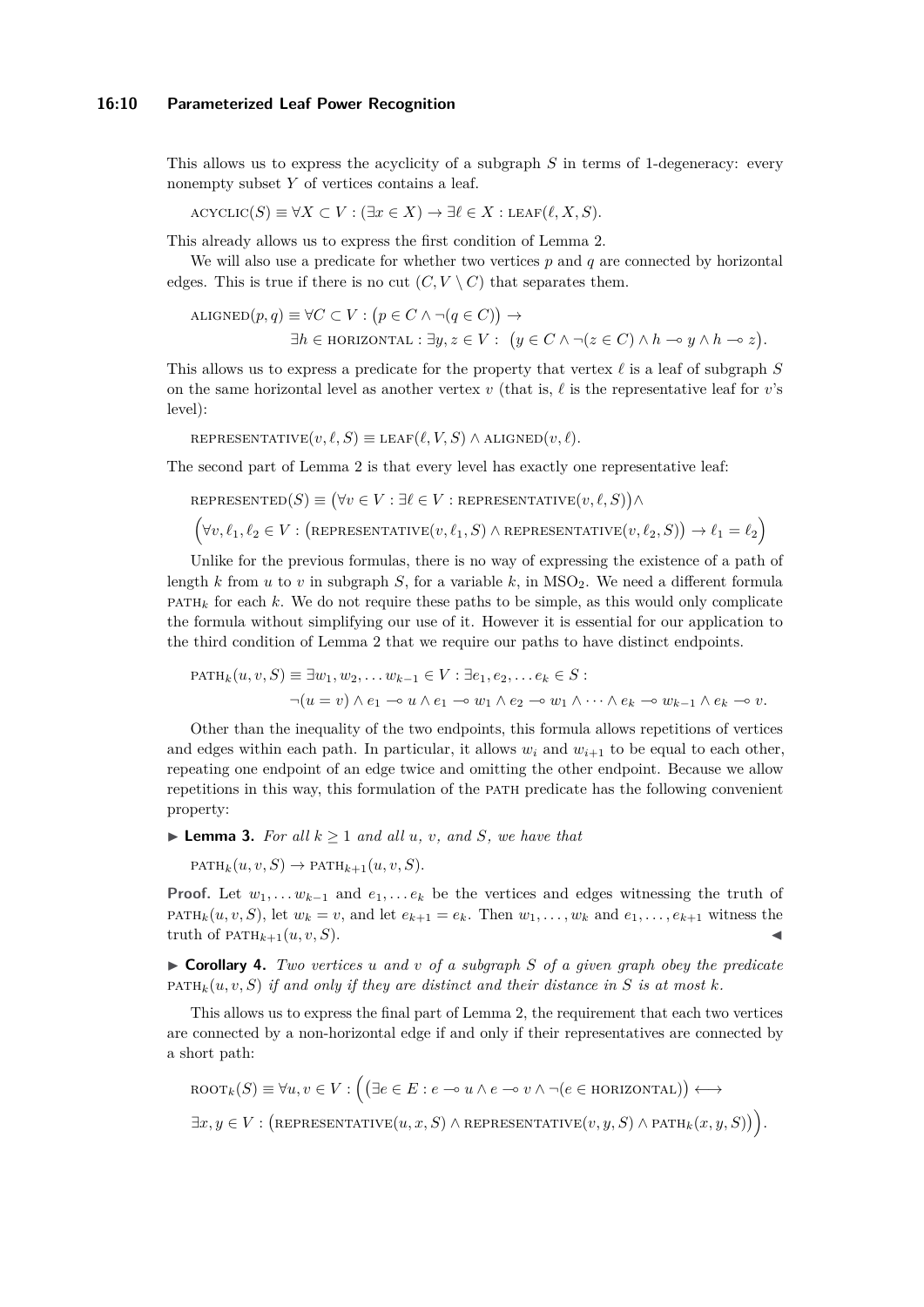#### **D. Eppstein and E. Havvaei 16:11 16:11**

<span id="page-10-2"></span>**Example 1** Lemma 5. There exists an  $MSO_2$  formula that is modeled by a graph  $G \boxtimes C_k$  and its set  $HORIZONTAL$  *of horizontal edges exactly when*  $G \boxtimes C_k$  *meets the conditions of [Lemma 2.](#page-8-3)* 

**Proof.** The formula is

 $\exists S: (\text{ACYCLIC}(S) \wedge \text{REPRESENTED}(S) \wedge \text{ROOT}_k(S)).$ 

A subgraph defined by a set *S* of its edges meets the first condition of the lemma if  $\text{ACYCLIC}(S)$ is true, it meets the second condition of the lemma if  $REPRESENTED(S)$  is true, and it meets the third condition of the lemma if  $\text{roor}_k(S)$  is true.

<span id="page-10-1"></span> $\triangleright$  **Corollary 6.** *The property of a graph G being k*-leaf power can be expressed as an  $\text{MSO}_2$  $formula of G \boxtimes C_k and of the set HORIZONTAL of horizontal edges of this product graph.$ 

# **5 Fixed-Parameter Tractability of Leaf Powers**

In order to apply Courcelle's theorem to the product graph  $G \boxtimes C_k$  we need to bound its treewidth.

 $\blacktriangleright$  **Lemma 7.** *If G has treewidth t and H has a bounded number of vertices <i>s then*  $G \boxtimes H$ *has treewidth at most*  $s(t+1) - 1$ .

**Proof.** Given any tree-decomposition of *G* with width *t*, we can form a decomposition of  $G \boxtimes H$  by using the same tree, and placing each vertex  $(v, w)$  of  $G \boxtimes H$  (where *v* and *w* are vertices of *G* and *H* respectively) into the same bag as vertex *v* of *G*. The size of the largest bag of the tree-decomposition of *G* is  $t + 1$ , so the size of the largest bag of the resulting tree-decomposition of the product graph is  $s(t + 1)$ . The treewidth is one less than the size of the largest bag.

<span id="page-10-0"></span> $\triangleright$  **Corollary 8.** *If G has a bounded treewidth and k is bounded, then*  $G \boxtimes C_k$  *also has bounded treewidth.*

This gives us our main theorem:

 $\triangleright$  **Theorem 9.** For fixed constants k and d, it is possible to recognize in linear time (with *fixed-parameter tractable dependence on k and d) whether a graph of degeneracy at most d is a k-leaf power.*

**Proof.** If we consider the class of graphs with bounded degeneracy *d*, trivially these graphs do not contain the complete bipartite graph *Kd*+1*,d*+1 as a subgraph. Gurski and Wanke proved that *k*-leaf powers with fixed *k* have bounded clique-width [\[24\]](#page-12-2). In separate work, they also proved that every class of graphs with bounded clique-width and no *Ka,a* subgraph has bounded treewidth [\[23\]](#page-12-9). These results immediately imply that *k*-leaf powers with bounded degeneracy have bounded treewidth, and it follows from [Corollary 8](#page-10-0) that  $G \boxtimes C_k$  also has bounded treewidth. Therefore, by applying Courcelle's theorem to the  $\text{MSO}_2$  formula of [Corollary 6](#page-10-1) we obtain the result.

# **6 Conclusion**

We have provided a fixed-parameter algorithm to recognize *k*-leaf powers for graphs of bounded degeneracy. Our method embeds a *k*-leaf root of a *k*-leaf power graph in the product graph of the input graph and a *k*-vertex cycle  $C_k$ , finds a logical characterization of the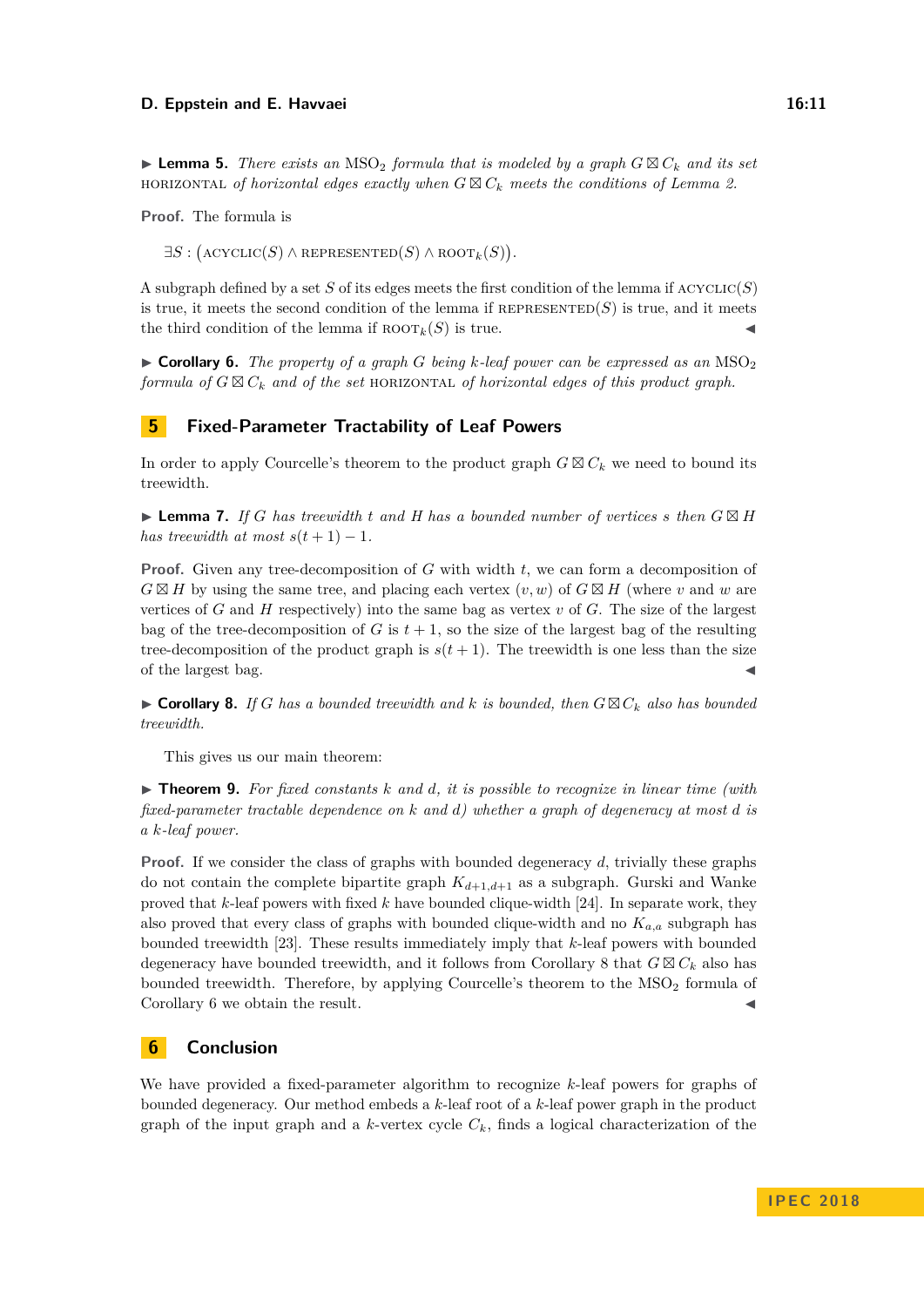#### **16:12 Parameterized Leaf Power Recognition**

leaf roots that are embedded in this way, and applies Courcelle's theorem to determine the existence of a subgraph of the product graph that meets our characterization.

It is perhaps of interest to observe that, although acyclic and aligned involve quantification over vertex sets, the only quantification over edge sets that we use is in the formula of [Lemma 5.](#page-10-2) If we could eliminate all edge sets from our formula (including HORIZONTAL), and obtain an  $MSO<sub>1</sub>$  formula for *k*-leaf powers in place of the  $MSO<sub>2</sub>$  formula that we use, it might be possible to eliminate the dependence on degeneracy from our parameterized analysis.

Our methods of using low-treewidth supergraphs to represent vertices and edges that are not part of the input graph, and of using graph products to find these supergraphs, may be useful in other graph problems. For instance, this method would have greatly simplified the application of Courcelle's theorem in our recent work on planar split thickness [\[20\]](#page-12-15): a  $\text{graph } G$  has planar split thickness  $k$  if and only if  $G \boxtimes K_k$  has a planar subgraph  $S$  such that, for each non-horizontal edge of the product, the endpoints of the edge are aligned with the endpoints of an edge in *S*. In reducing the logical complexity of problems such as these, our method also makes it more likely that faster model checkers for restricted fragments of MSO logic [\[1\]](#page-11-8) can be applied to our problem. Additionally, and more speculatively, the reduced logical complexity of our method may help guide future efforts to solve the problem directly using dynamic programming rather than by applying Courcelle's theorem.

#### **References**

- <span id="page-11-8"></span>**1** Max Bannach and Sebastian Berndt. Practical Access to Dynamic Programming on Tree Decompositions. In Yossi Azar, Hannah Bast, and Grzegorz Herman, editors, *26th Annual European Symposium on Algorithms (ESA 2018)*, volume 112 of *Leibniz International Proceedings in Informatics (LIPIcs)*, pages 6:1–6:13, Dagstuhl, Germany, 2018. Schloss Dagstuhl–Leibniz-Zentrum fuer Informatik. [doi:10.4230/LIPIcs.ESA.2018.6](http://dx.doi.org/10.4230/LIPIcs.ESA.2018.6).
- <span id="page-11-7"></span>**2** Michael J Bannister and David Eppstein. Crossing minimization for 1-page and 2-page drawings of graphs with bounded treewidth. In *International Symposium on Graph Drawing*, pages 210–221. Springer, 2014.
- <span id="page-11-3"></span>**3** Umberto Bertelé and Francesco Brioschi. *Nonserial Dynamic Programming*. Academic Press, 1972.
- <span id="page-11-4"></span>**4** Hans L. Bodlaender. A tourist guide through treewidth. *Acta Cybernet.*, 11(1-2):1–21, 1993.
- <span id="page-11-5"></span>**5** Andreas Brandstädt and Christian Hundt. Ptolemaic graphs and interval graphs are leaf powers. In *Latin American Symposium on Theoretical Informatics*, pages 479–491. Springer, 2008.
- <span id="page-11-6"></span>**6** Andreas Brandstädt, Christian Hundt, Federico Mancini, and Peter Wagner. Rooted directed path graphs are leaf powers. *Discrete Math.*, 310(4):897–910, 2010. [doi:10.1016/](http://dx.doi.org/10.1016/j.disc.2009.10.006) [j.disc.2009.10.006](http://dx.doi.org/10.1016/j.disc.2009.10.006).
- <span id="page-11-0"></span>**7** Andreas Brandstädt and Van Bang Le. Structure and linear time recognition of 3-leaf powers. *Inform. Process. Lett.*, 98(4):133–138, 2006. [doi:10.1016/j.ipl.2006.01.004](http://dx.doi.org/10.1016/j.ipl.2006.01.004).
- <span id="page-11-2"></span>**8** Andreas Brandstädt, Van Bang Le, and Dieter Rautenbach. A forbidden induced subgraph characterization of distance-hereditary 5-leaf powers. *Discrete Math.*, 309(12):3843–3852, 2009. [doi:10.1016/j.disc.2008.10.025](http://dx.doi.org/10.1016/j.disc.2008.10.025).
- <span id="page-11-1"></span>**9** Andreas Brandstädt, Van Bang Le, and R. Sritharan. Structure and linear-time recognition of 4-leaf powers. *ACM Trans. Algorithms*, 5(1):A11:1–A11:22, 2009. [doi:10.1145/1435375.](http://dx.doi.org/10.1145/1435375.1435386) [1435386](http://dx.doi.org/10.1145/1435375.1435386).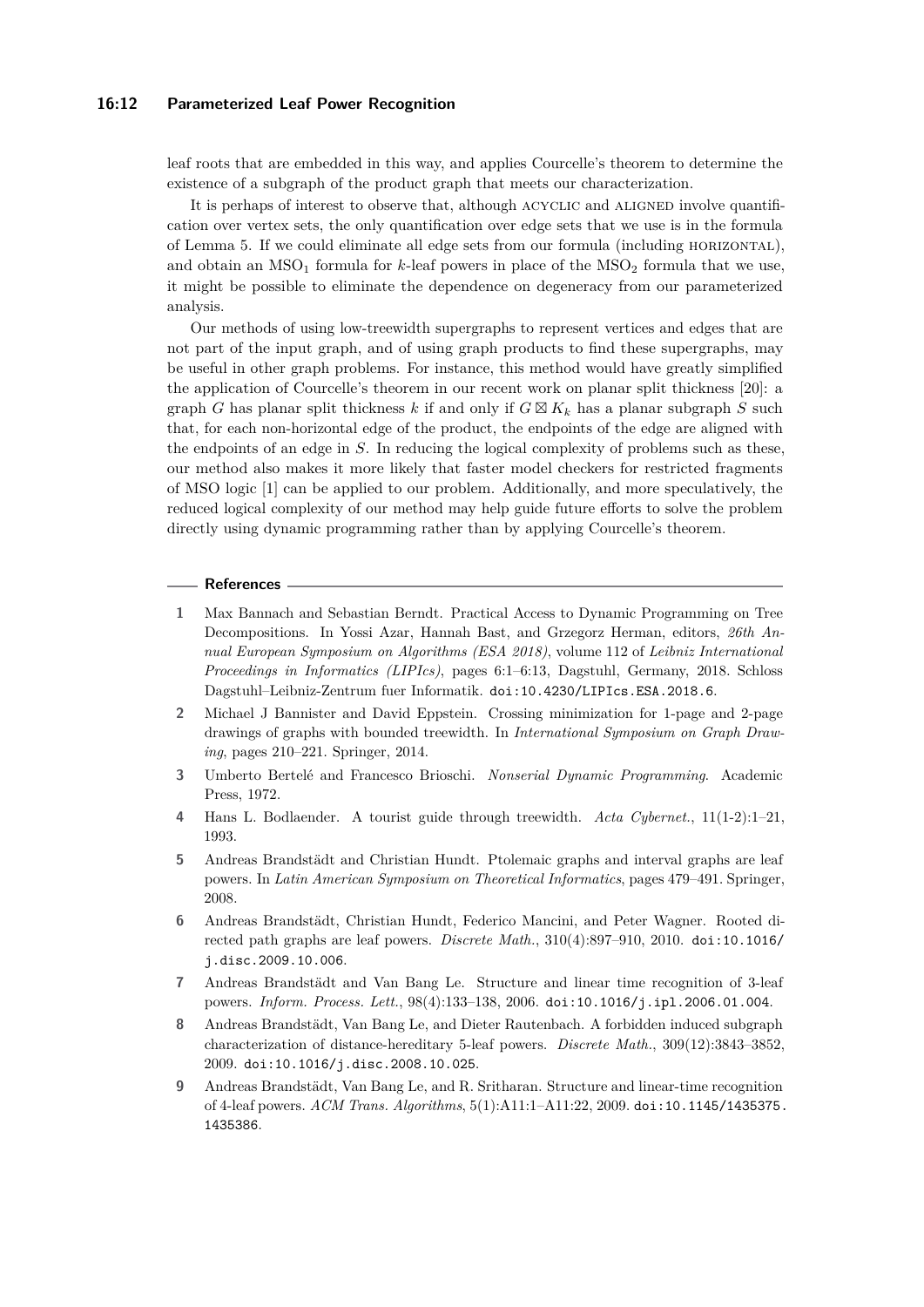#### **D. Eppstein and E. Havvaei 16:13 16:13**

- <span id="page-12-7"></span>**10** Andreas Brandstädt and Peter Wagner. On k-versus (k+ 1)-leaf powers. In *International Conference on Combinatorial Optimization and Applications*, pages 171–179. Springer, 2008.
- <span id="page-12-6"></span>**11** Maw-Shang Chang and Ming-Tat Ko. The 3-Steiner root problem. In *International Workshop on Graph-Theoretic Concepts in Computer Science*, pages 109–120. Springer, 2007.
- <span id="page-12-0"></span>**12** Zhi-Zhong Chen, Tao Jiang, and Guohui Lin. Computing phylogenetic roots with bounded degrees and errors. *SIAM J. Comput.*, 32(4):864–879, 2003. [doi:10.1137/](http://dx.doi.org/10.1137/S0097539701389154) [S0097539701389154](http://dx.doi.org/10.1137/S0097539701389154).
- <span id="page-12-12"></span>**13** Bruno Courcelle. The monadic second-order logic of graphs. I. Recognizable sets of finite graphs. *Inform. and Comput.*, 85(1):12–75, 1990. [doi:10.1016/0890-5401\(90\)90043-H](http://dx.doi.org/10.1016/0890-5401(90)90043-H).
- <span id="page-12-11"></span>**14** Bruno Courcelle. On the expression of graph properties in some fragments of monadic second-order logic. In Neil Immerman and Phokion G. Kolaitis, editors, *Descriptive Complexity and Finite Models: Proceedings of a DIMACS Workshop, January 14–17, 1996, Princeton University*, volume 31 of *DIMACS Ser. Discrete Math. Theoret. Comput. Sci.*, pages 33–62. American Mathematical Society, Providence, RI, 1997.
- <span id="page-12-10"></span>**15** Bruno Courcelle. The expression of graph properties and graph transformations in monadic second-order logic. In *Handbook of graph grammars and computing by graph transformation, Vol. 1*, pages 313–400. World Scientific, River Edge, NJ, 1997. [doi:](http://dx.doi.org/10.1142/9789812384720_0005) [10.1142/9789812384720\\_0005](http://dx.doi.org/10.1142/9789812384720_0005).
- <span id="page-12-3"></span>**16** Bruno Courcelle, Joost Engelfriet, and Grzegorz Rozenberg. Handle-rewriting hypergraph grammars. *J. Comput. System Sci.*, 46(2):218–270, 1993. [doi:10.1016/0022-0000\(93\)](http://dx.doi.org/10.1016/0022-0000(93)90004-G)  $90004 - G.$
- <span id="page-12-13"></span>**17** Bruno Courcelle, J. A. Makowsky, and U. Rotics. Linear time solvable optimization problems on graphs of bounded clique-width. *Theory Comput. Syst.*, 33(2):125–150, 2000. [doi:10.1007/s002249910009](http://dx.doi.org/10.1007/s002249910009).
- <span id="page-12-4"></span>**18** Michael Dom, Jiong Guo, Falk Hüffner, and Rolf Niedermeier. Error compensation in leaf root problems. In *International Symposium on Algorithms and Computation*, pages 389–401. Springer, 2004.
- <span id="page-12-5"></span>**19** Michael Dom, Jiong Guo, Falk Hüffner, and Rolf Niedermeier. Extending the tractability border for closest leaf powers. In *International Workshop on Graph-Theoretic Concepts in Computer Science*, pages 397–408. Springer, 2005.
- <span id="page-12-15"></span>**20** David Eppstein, Philipp Kindermann, Stephen Kobourov, Giuseppe Liotta, Anna Lubiw, Aude Maignan, Debajyoti Mondal, Hamideh Vosoughpour, Sue Whitesides, and Stephen Wismath. On the planar split thickness of graphs. *Algorithmica*, 80(3):977–994, 2018. [doi:10.1007/s00453-017-0328-y](http://dx.doi.org/10.1007/s00453-017-0328-y).
- <span id="page-12-1"></span>**21** Walter M. Fitch and Emanuel Margoliash. Construction of phylogenetic trees. *Science*, 155(3760):279–284, 1967. [doi:10.1126/science.155.3760.279](http://dx.doi.org/10.1126/science.155.3760.279).
- <span id="page-12-14"></span>**22** Martin Grohe. Computing crossing numbers in quadratic time. In *Proceedings of the Thirty-Third Annual ACM Symposium on Theory of Computing*, pages 231–236, New York, 2001. ACM. [doi:10.1145/380752.380805](http://dx.doi.org/10.1145/380752.380805).
- <span id="page-12-9"></span>**23** Frank Gurski and Egon Wanke. The tree-width of clique-width bounded graphs without *Kn,n*. In *International Workshop on Graph-Theoretic Concepts in Computer Science*, pages 196–205. Springer, 2000.
- <span id="page-12-2"></span>**24** Frank Gurski and Egon Wanke. The clique-width of tree-power and leaf-power graphs. In *International Workshop on Graph-Theoretic Concepts in Computer Science*, pages 76–85. Springer, 2007.
- <span id="page-12-8"></span>**25** Rudolf Halin. *S*-functions for graphs. *J. Geometry*, 8(1-2):171–186, 1976. [doi:10.1007/](http://dx.doi.org/10.1007/BF01917434) [BF01917434](http://dx.doi.org/10.1007/BF01917434).
- <span id="page-12-16"></span>**26** Petr Hliněný. Branch-width, parse trees, and monadic second-order logic for matroids. *J. Combin. Theory Ser. B*, 96(3):325–351, 2006. [doi:10.1016/j.jctb.2005.08.005](http://dx.doi.org/10.1016/j.jctb.2005.08.005).